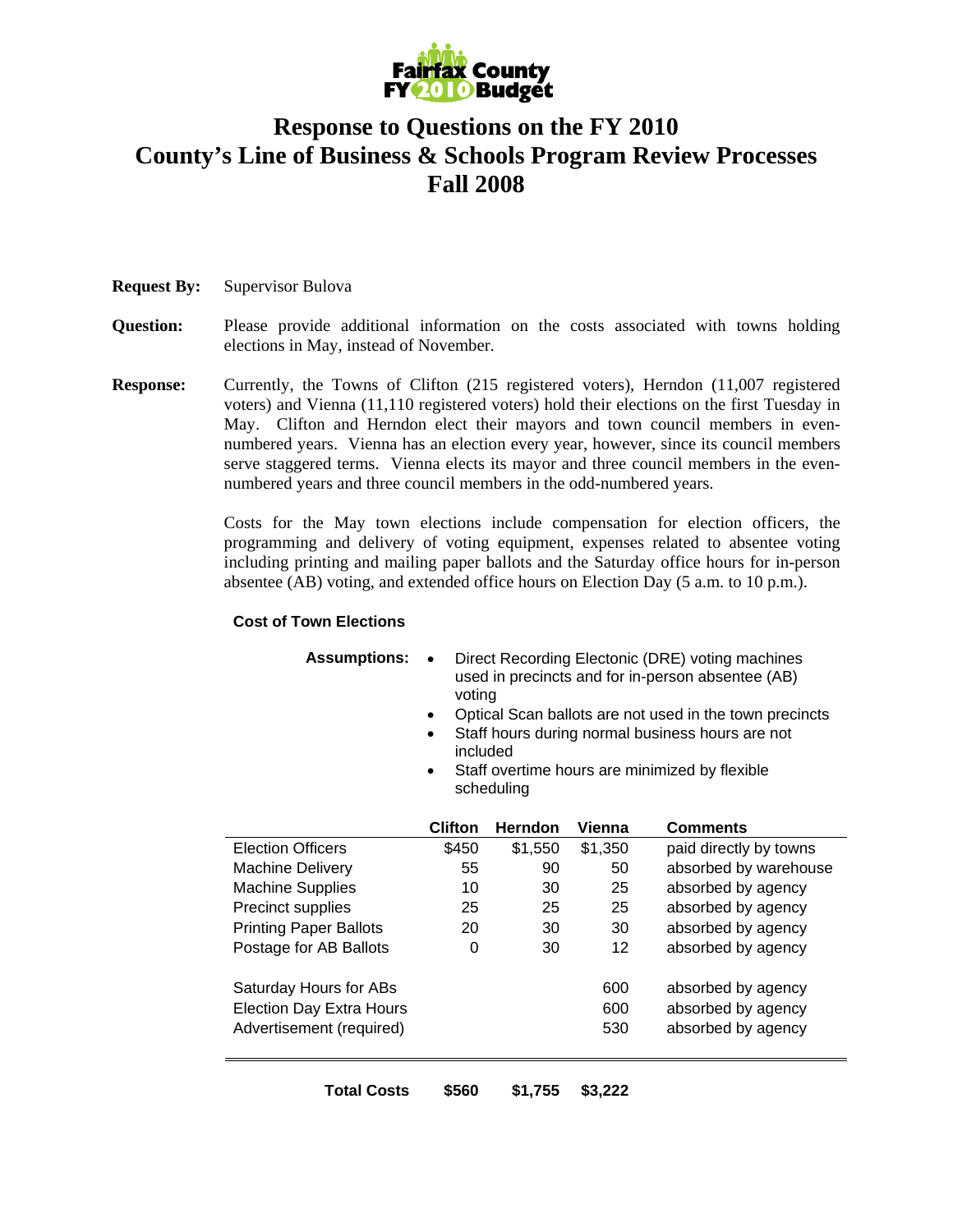Using the Town of Vienna election scheduled for May 5, 2009 as an example, the total cost of that election is estimated to be \$3,222. Of that amount the town pays \$1,350, or just under 42 percent. The \$1,350 reflects the cost of election officers working at the polling locations. Under past policy, the County would absorb the remaining \$1,872, or 58 percent of the costs. These costs include election supplies, delivery of materials to the polls, absentee and paper ballots, advertising costs and personnel charges for Election Day and the Saturday before for in-person absentee voting. In the future, the Office of Elections is planning on charging the towns for the costs of all supplies for the election and is researching the legality of charging for increased staff time. If the Office of Elections receives a favorable legal opinion, those costs will also be charged in the future. It should be noted that these cost estimates do not include the costs of printing pollbooks, the use of E-pollbooks, or the use of optical scan machines in these elections, which would furthter increase the expenses associated with holding the elections.

The time to hold an election is entirely up to the town and its citizens. Fairfax County is required to run those elections at the time desired by the town. For years, the County has subsidized the cost of the town elections held in May. Pending the legal review noted above, the Office of Elections will be presenting the towns with the information that the costs of holding an election will be increasing to reflect the actual cost of the election. If the towns elect to hold their elections in May, they will pay the full cost required. If the towns select to move their elections to November, the county will absorb the cost of the elections.

Moving the Town Elections to November will eliminate the cost to the towns for paying the election officers. Expenses currently absorbed by the agency would be incorporated into the normal November election expenses and would have little financial impact. The only small negative to moving the Town Elections to November is the necessity to operate a split precinct for the Clifton and Nottoway precincts in which only a portion of their voters are eligible to vote in the Town of Clifton and the Town of Vienna elections, respectively. The cost for the agency to operate two split precincts would be minimal. One very positive advantage to holding the Town Elections in November would be the potential to significantly increase voter participation, especially in Herndon and Vienna.

|                         | <b>Clifton</b>         |                | <b>Herndon</b>        |                | Vienna                |                |
|-------------------------|------------------------|----------------|-----------------------|----------------|-----------------------|----------------|
| <b>Election</b><br>Year | Reg.<br><b>Voters</b>  | <b>Turnout</b> | Reg.<br><b>Voters</b> | <b>Turnout</b> | Reg.<br><b>Voters</b> | <b>Turnout</b> |
| 2008                    | 209                    | 34.0%          | 10,223                | 24.0%          | 10,678                | 7.0%           |
| 2007                    |                        |                |                       |                | 10,523                | 22.0%          |
| 2006                    | 206                    | 79.0%          | 10,203                | 26.0%          | 10,385                | 23.0%          |
| 2005                    |                        |                |                       |                | 10,249                | 5.5%           |
| 2004                    | 202                    | 80.0%          | 10,091                | 20.0%          | 10,351                | 10.0%          |
| 2003                    |                        |                |                       |                | 10,179                | 17.5%          |
| 2002                    | 196                    | 72.4%          | 9,866                 | 16.9%          | 10,240                | 9.6%           |
| 2001                    |                        |                |                       |                | 10,042                | 14.1%          |
| 2000                    | 145                    | 32.4%          | 9,465                 | 17.9%          | 9,857                 | 9.1%           |
|                         | <b>Average Turnout</b> | 59.6%          |                       | 21.0%          |                       | 13.1%          |

# **Towns - Historical Data**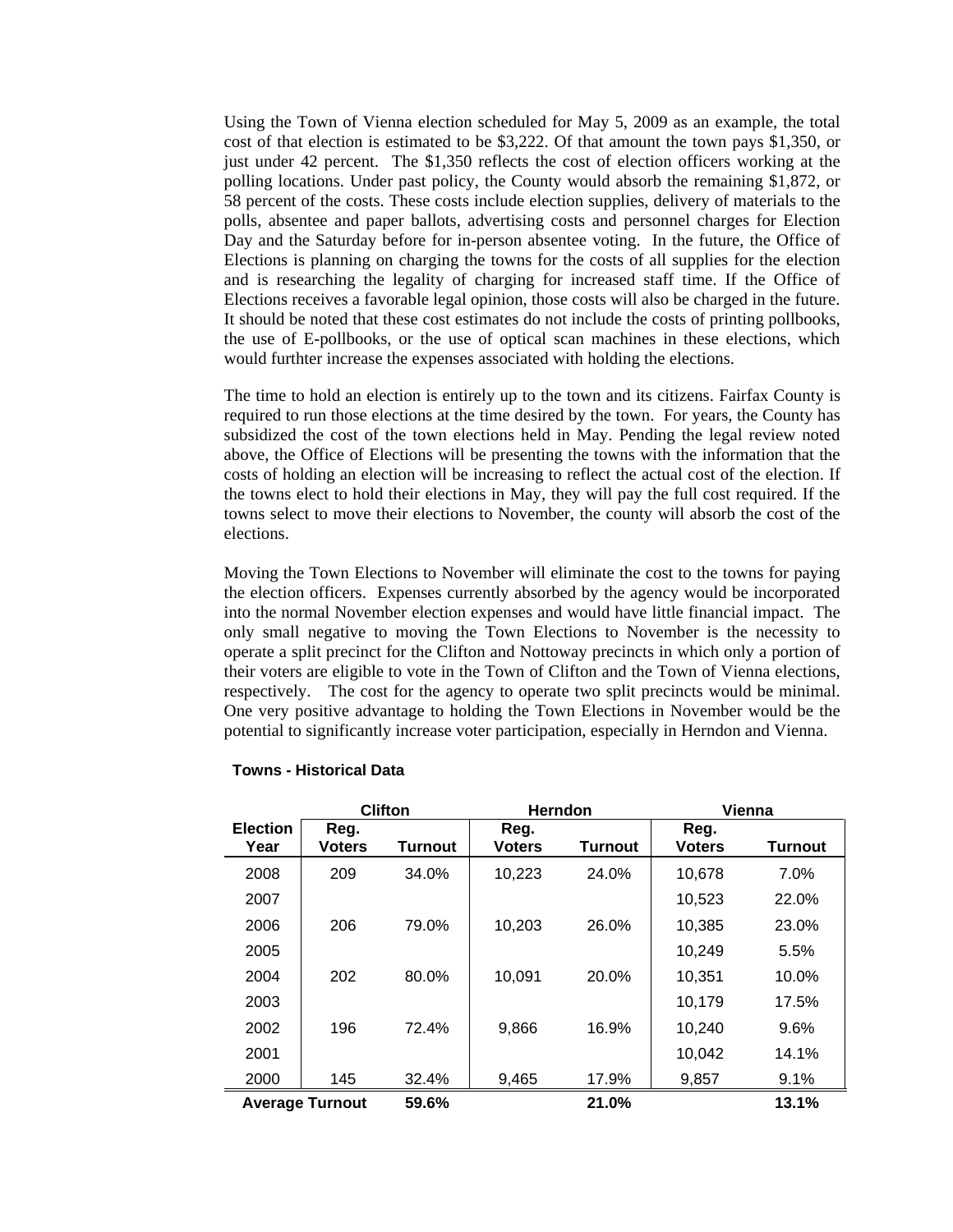### *The following sections highlight the relevant sections of Virginia Code concerning Town Elections and are included as additional background information:*

§ 24.2-222. Election and terms of mayor and council for cities and towns.

The qualified voters of each city and town shall elect a mayor, if so provided by charter, and a council for the terms provided by charter. Except as provided in § 24.2-222.1, and notwithstanding any other provision of law, general or special: (i) any election of mayor or councilmen of a city or town whose charter provides for such elections at two-year or four-year intervals shall take place at the May general election of an even-numbered year and (ii) any election of mayor or councilmen of a city or town whose charter provides for such elections at one-year or three-year intervals shall take place at the general election in May of the years designated by charter. The persons so elected shall enter upon the duties of their offices on July 1 succeeding their election and remain in office until their successors have qualified.

§ 24.2-222.1. Alternative election of mayor and council at November general election in cities and towns. (in part)

A. Notwithstanding the provisions of  $\S$  24.2-222, the council of a city or town may provide by ordinance that the mayor, if an elected mayor is provided for by charter, and council shall be elected at the November general election date of any cycle as designated in the ordinance, for terms to commence January 1. No such ordinance shall be adopted between January 1 and the May general election date of the year in which city or town elections regularly are scheduled to be held therein.

B. Alternatively, the registered voters of a city or town may file a petition with the circuit court of the city or of the county within which the town is located asking that a referendum be held on the question of whether the city or town should elect the mayor, if an elected mayor is provided for by charter, and council members at the November general election date of any cycle as designated in the petition. The petition shall be signed by registered voters equal in number to at least ten percent of the number registered in the city or town on the January 1 preceding the filing.

§ 24.2-600. Cost of elections.

The cost of conducting elections under this title shall be paid by the counties and cities, respectively. The cost of town elections shall be paid by the towns.

§ 24.2-601. Town election process.

The electoral board and general registrar of the county within which a town, or the greater part thereof, is situated shall control the election process and carry out the applicable provisions of this title concerning towns. For November elections for town offices in any town split between two or more counties, the electoral board of the county in which the lesser part of the town is located shall (i) include town offices on the ballot for the county, and (ii) report the results ascertained for those town offices to the electoral board of the county in which the greatest part of the town is located for inclusion in the results of that county pursuant to § 24.2-671.